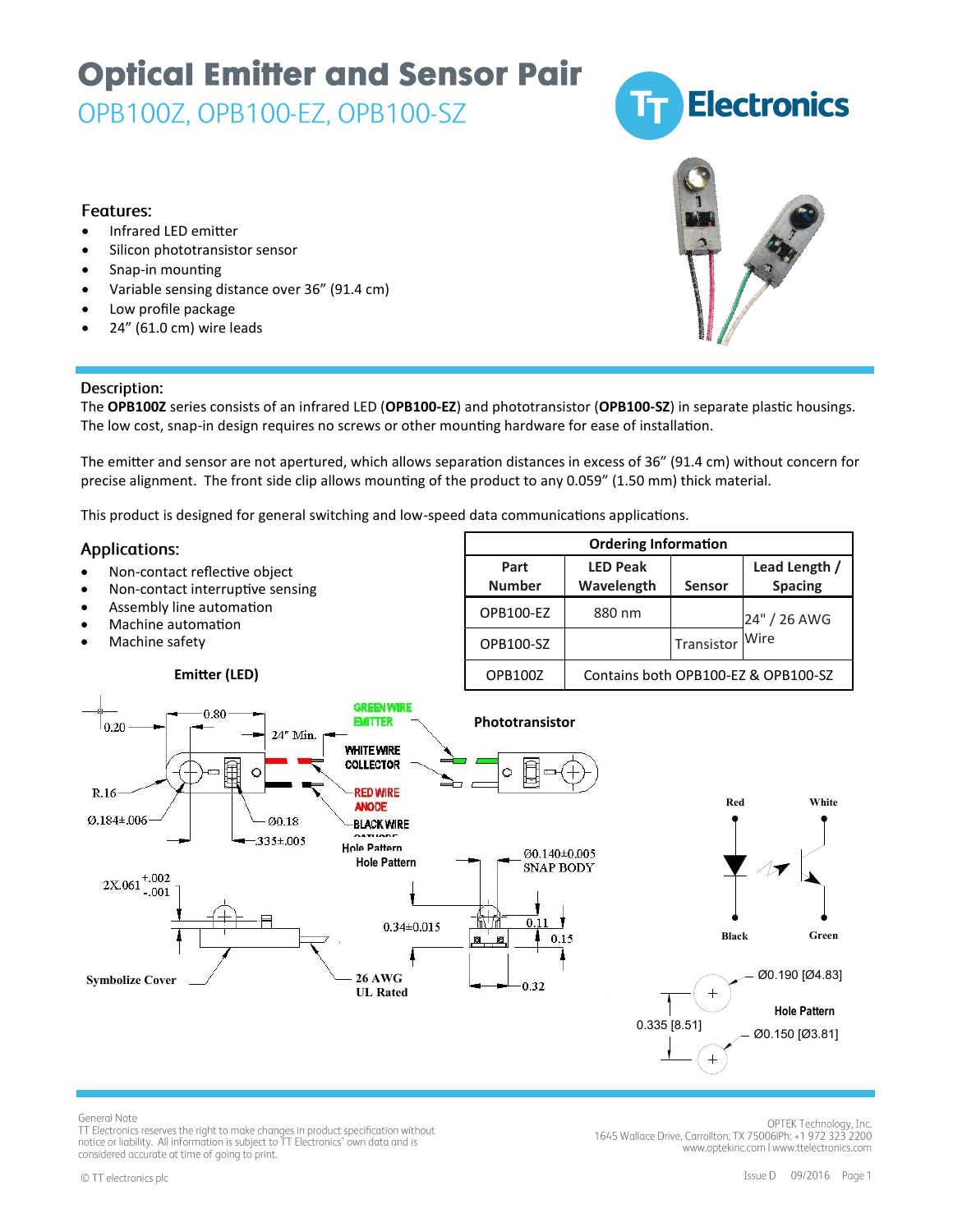## **Optical Emitter and Sensor Pair**

OPB100Z, OPB100-EZ, OPB100-SZ



| Absolute Maximum Ratings ( $T_A$ = 25° C unless otherwise noted)                   |                                             |                          |                          |                          |                        |                                                                               |                                                         |  |
|------------------------------------------------------------------------------------|---------------------------------------------|--------------------------|--------------------------|--------------------------|------------------------|-------------------------------------------------------------------------------|---------------------------------------------------------|--|
| <b>Storage Temperature Range</b>                                                   |                                             |                          |                          |                          |                        | -40 $^{\circ}$ C to +85 $^{\circ}$ C                                          |                                                         |  |
| Operating Temperature Range <sup>(1)</sup>                                         |                                             |                          |                          |                          |                        | -40 $^{\circ}$ C to +80 $^{\circ}$ C                                          |                                                         |  |
| Input LED (OP298 for additional information)                                       |                                             |                          |                          |                          |                        |                                                                               |                                                         |  |
| <b>Forward DC Current</b>                                                          |                                             |                          |                          |                          |                        |                                                                               | 100 mA                                                  |  |
| Peak Forward Current (1 µs pulse width, 300 pps)                                   |                                             |                          |                          |                          |                        |                                                                               | 1A                                                      |  |
| Reverse DC Voltage                                                                 |                                             |                          |                          |                          |                        |                                                                               | 2 V                                                     |  |
| Power Dissipation <sup>(2)</sup>                                                   |                                             |                          |                          |                          |                        |                                                                               | 142 mW                                                  |  |
| <b>Output Phototransistor (OP598 for additional information)</b>                   |                                             |                          |                          |                          |                        |                                                                               |                                                         |  |
| Collector-Emitter Voltage                                                          |                                             |                          |                          |                          |                        | 30 V                                                                          |                                                         |  |
| <b>Emitter-Collector Voltage</b>                                                   |                                             |                          |                          |                          |                        |                                                                               | 5 V                                                     |  |
| <b>Collector DC Current</b>                                                        |                                             |                          |                          |                          |                        |                                                                               | 50 mA                                                   |  |
| Power Dissipation <sup>(3)</sup>                                                   |                                             |                          |                          |                          |                        |                                                                               | 250 mW                                                  |  |
| <b>Electrical Characteristics</b> ( $T_A = 25^\circ$ C unless otherwise noted)     |                                             |                          |                          |                          |                        |                                                                               |                                                         |  |
| <b>SYMBOL</b>                                                                      | <b>PARAMETER</b>                            | <b>MIN</b>               | <b>TYP</b>               | <b>MAX</b>               | <b>UNITS</b>           | <b>TEST CONDITIONS</b>                                                        |                                                         |  |
| Input Diode (See OP298 for additional information - for reference only)            |                                             |                          |                          |                          |                        |                                                                               |                                                         |  |
| $V_F$                                                                              | Forward Voltage                             |                          |                          | 1.7                      | $\vee$                 | $I_F = 20$ mA                                                                 |                                                         |  |
| $I_R$                                                                              | <b>Reverse Current</b>                      |                          |                          | 15                       | μA                     | $V_R$ = 10 V                                                                  |                                                         |  |
| <b>q</b> <sub>HP</sub>                                                             | Emission Angle at Half Power Points         | $\overline{\phantom{a}}$ | 25                       | $\overline{\phantom{a}}$ | Degree                 | $I_F = 20$ mA                                                                 |                                                         |  |
| $E_E$ (APT)                                                                        | Apertured Radiant Intensity                 | 6.5                      |                          |                          | mW/<br>cm <sup>2</sup> | $I_F = 100$ mA<br>Distance = $1.43''$ (3.63 cm)<br>Aperture = 0.25" (6.35 mm) |                                                         |  |
| Output Phototransistor (See OP598 for additional information - for reference only) |                                             |                          |                          |                          |                        |                                                                               |                                                         |  |
| $V_{(BR)CEO}$                                                                      | Collector-Emitter Breakdown Voltage         | 30                       |                          |                          | V                      | $I_c = 1$ mA, $E_E = 0$ mw/cm <sup>2</sup> (no light)                         |                                                         |  |
| $V_{(BR)ECO}$                                                                      | Emitter-Collector Breakdown Voltage         | 5                        | $\frac{1}{2}$            | $\overline{\phantom{a}}$ | V                      | $I_c = 100 \mu A$ , $E_E = 0 m w/cm^2$ (no light)                             |                                                         |  |
| I <sub>CEO</sub>                                                                   | <b>Collector Dark Current</b>               | $\overline{a}$           |                          | 100                      | nA                     | $V_{CE} = 10V$ , $I_F = 0$ , $E_E = 0$ mw/cm <sup>2</sup><br>(no light)       |                                                         |  |
| $V_{CE(SAT)}$                                                                      | <b>Collector-Emitter Saturation Voltage</b> | $\overline{\phantom{a}}$ | $\overline{\phantom{a}}$ | 0.4                      | $\vee$                 | $I_c$ = 400 µA, $E_F$ = 1.7 mw/cm <sup>2</sup>                                |                                                         |  |
| $I_{C(ON)}$                                                                        | <b>On-State Collector Current</b>           | 5                        |                          |                          | m <sub>A</sub>         |                                                                               | $V_{CE}$ = 5 V, E <sub>E</sub> = 1.7 mw/cm <sup>2</sup> |  |

Notes:

1. Derate linearly 3.33 mW/°C above 25°C.

2. All parameters measured using pulse technique.

3. Derate linearly 1.43 mW/°C above 25°C.

General Note

Secretary<br>of Electronics reserves the right to make changes in product specification without<br>notice or liability. All information is subject to TT Electronics' own data and is considered accurate at time of going to print.

.0PTEK Technology, Inc<br>1645 Wallace Drive, Carrollton, TX 75006IPh: +1 972 323 2200 www.optekinc.com | www.ttelectronics.com